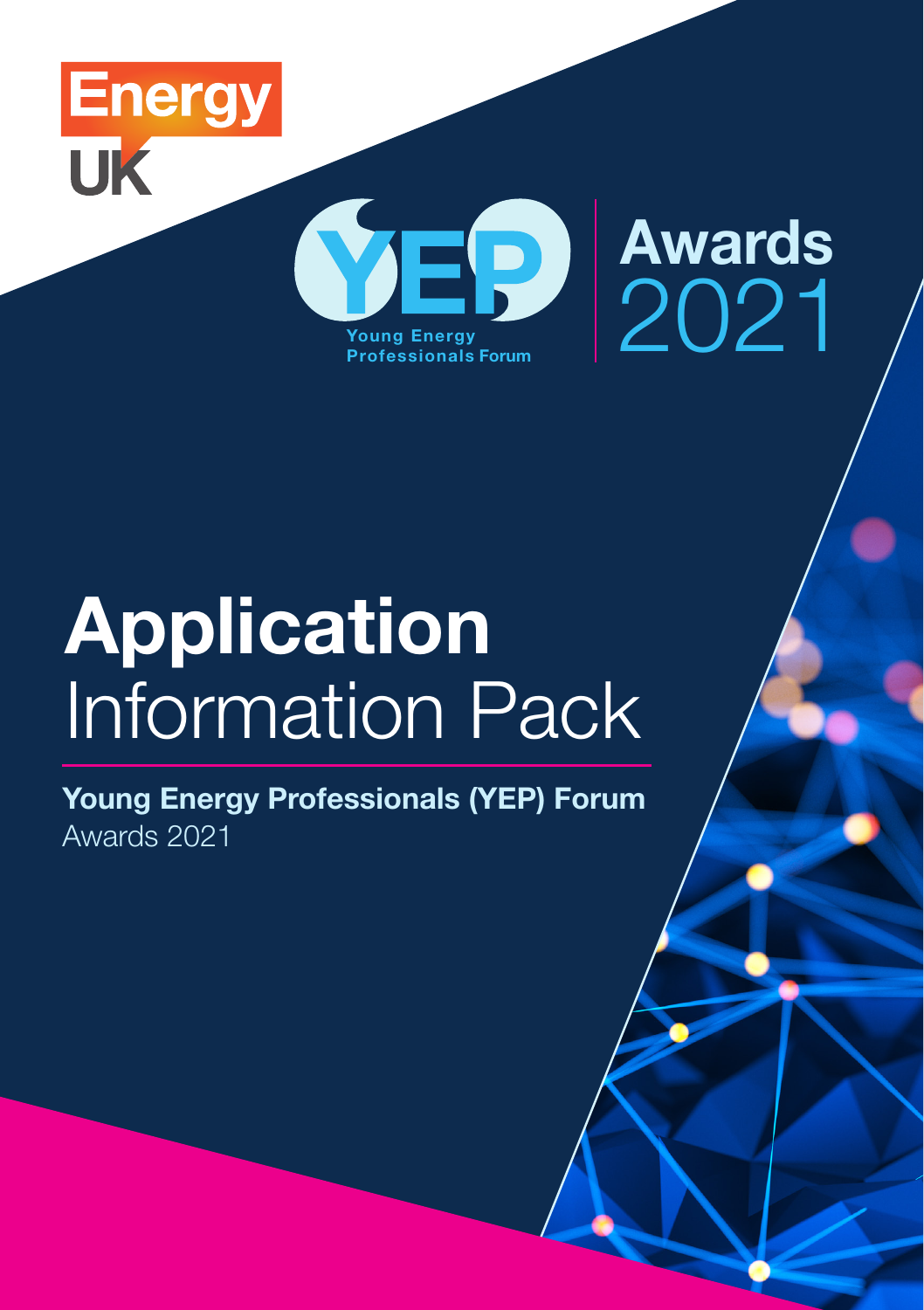

The Young Energy Professionals (YEP) Forum is a network to promote the latest generation of energy industry professionals, providing opportunities to collaborate, develop and recognise successes.

With over 350 companies represented on the Forum there are numerous opportunities to network with those interested in energy, but not necessarily in the same industry.

The Forum offers a number of events throughout the year including panel sessions, the In Conversation With... interviews, networking sessions, site visits and the annual YEP Awards Ceremony which recognises young professional success and leadership across the varied disciplines that make up the energy industry

### Awards Ceremony

Energy UK hosts the evening starting with a drinks reception followed by a sit down three course dinner, before ending with a networking reception.

| <b>Venue:</b>                | <b>Leonardo Royal Hotel London St Paul's</b><br>10 Godliman Street, London EC4V 5AJ |
|------------------------------|-------------------------------------------------------------------------------------|
| Date:<br>Time:               | <b>Friday 5 November 2021</b><br>$18:45 - 23:59$                                    |
| <b>Dress code:</b> Black tie |                                                                                     |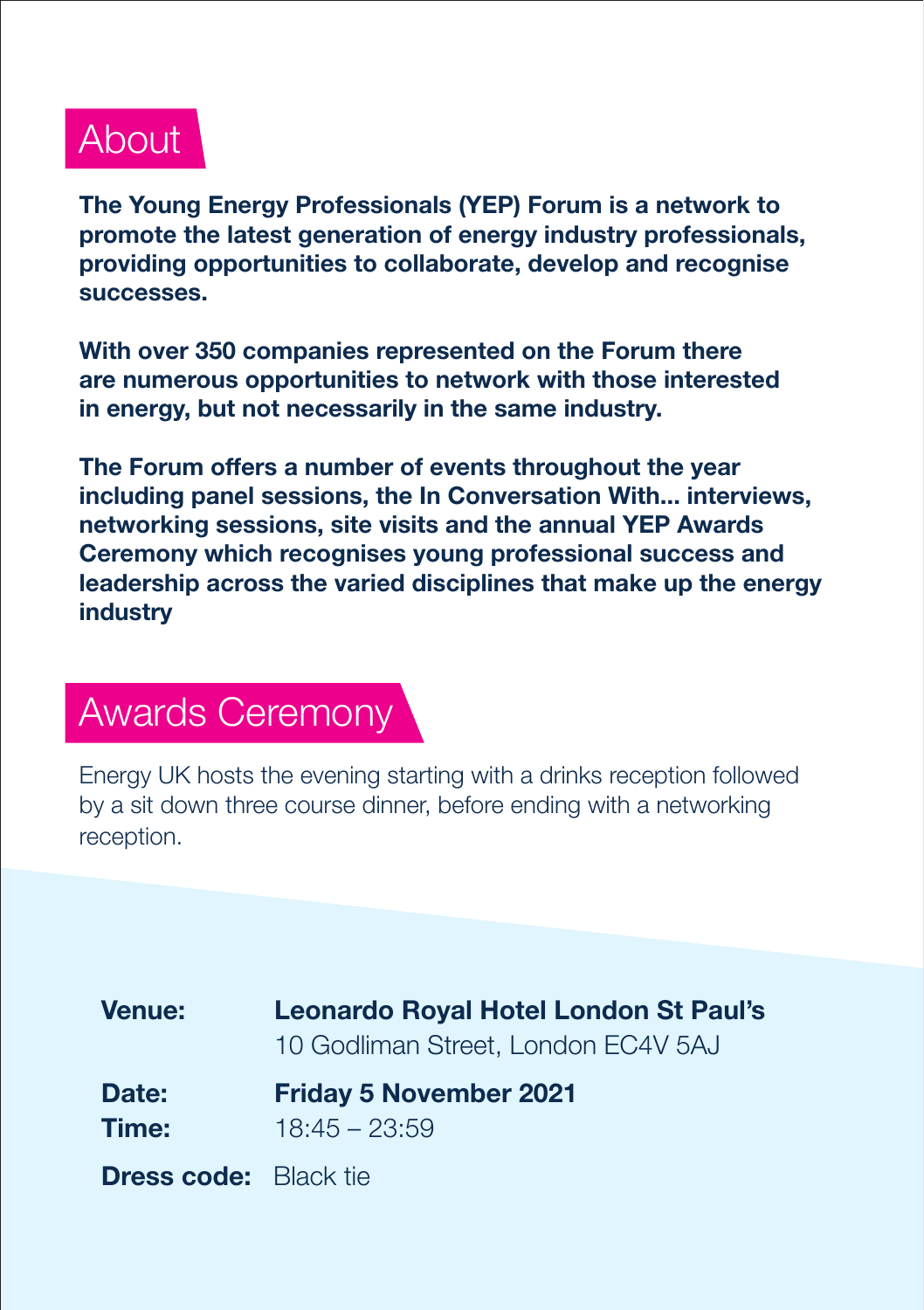### Eligibility Criteria

The awards are an opportunity to give credit to YEPs with up to 10 years experience in the energy industry or its supply chain who have used initiative and shown drive to carry out work which has had an impact on their company and the wider industry.

#### Winners of 2020 YEP Awards may not apply in the same category and may not apply using the same content as last year in a different category for 2021 YEP awards.

Runners up/those shortlisted in 2020 may apply again in 2021 to any category (including the one they were shortlisted for last year) but the application content **must be different** from last year.

Please note, the YEP Forum Steering Committee has not and will not have any sight or any part of the judging process. This is managed exclusively by the secretariat, Energy UK. Applications for each category will be anonymous and are reviewed by an impartial judge.

As candidates, you are able to nominate yourself, however you **must** state a referee to be contacted who can support your application.

Students are encouraged to apply for the Rising Star Award only.

Students must provide a copy of an in date student ID as part of the supporting documents.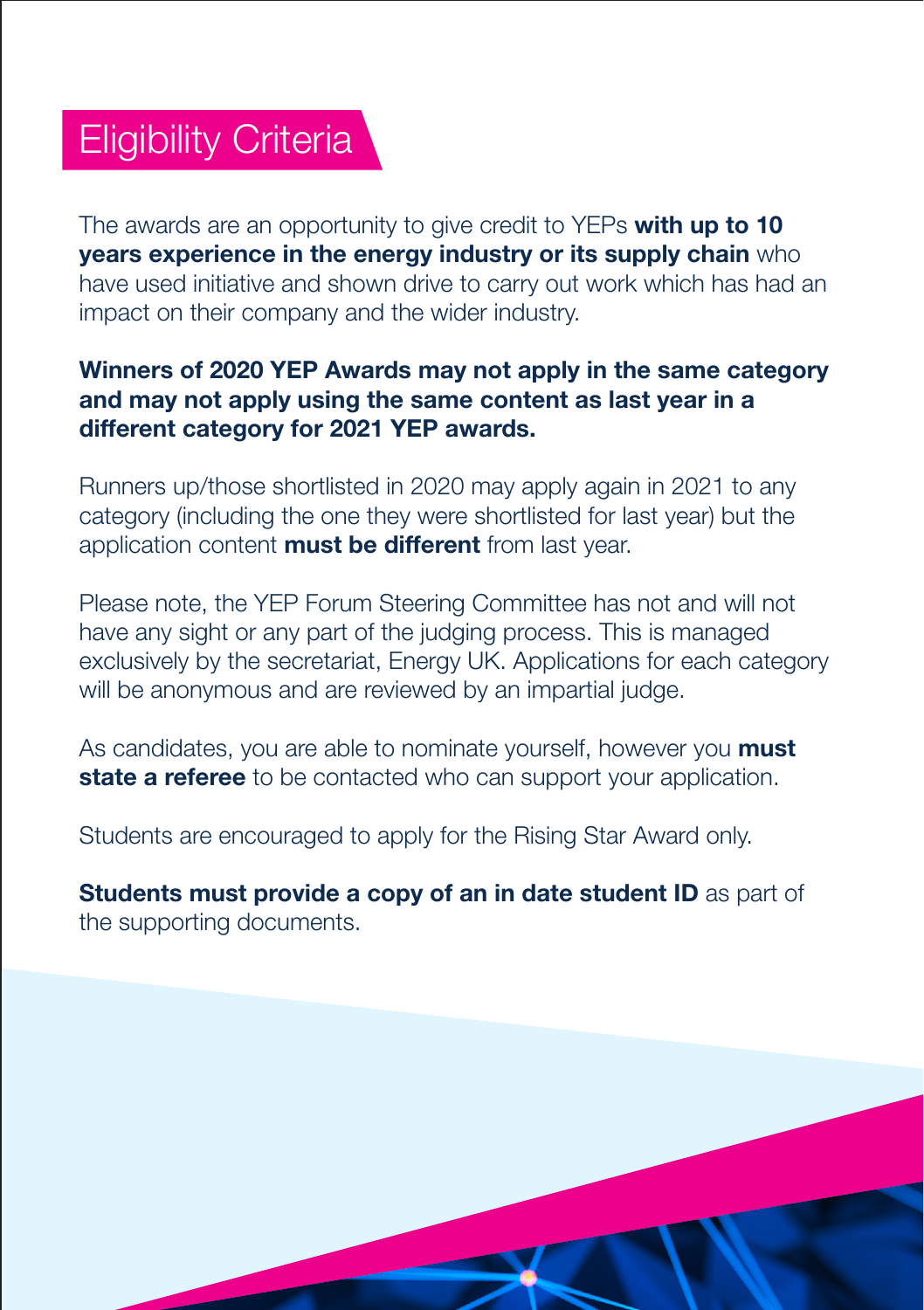### Judging Criteria

The judges will be looking out for several key aspects within each application. They will be allocating marks based on the level of evidence shown against each criteria, which include:

- The extent to which the candidate or team has made an impact on their organisation, the energy industry and how wider stakeholders perceive the company;
- How successfully the candidate or team has created and maintained productive relationships with their colleagues within their company as well as relationships with external stakeholders/partners;
- How well the candidate or team performed overall with regards to personal effectiveness. This will include how well the candidate solved, challenged, project managed and developed their work to show creativeness, resilience and professionalism at every moment.

It is recommended that candidates or teams include additional evidence in their application form. This may be in the form of images, case studies, testimonials, presentations or reports which support the work undertaken and can be used to support your application.

The judges will be confirmed on the Energy UK website.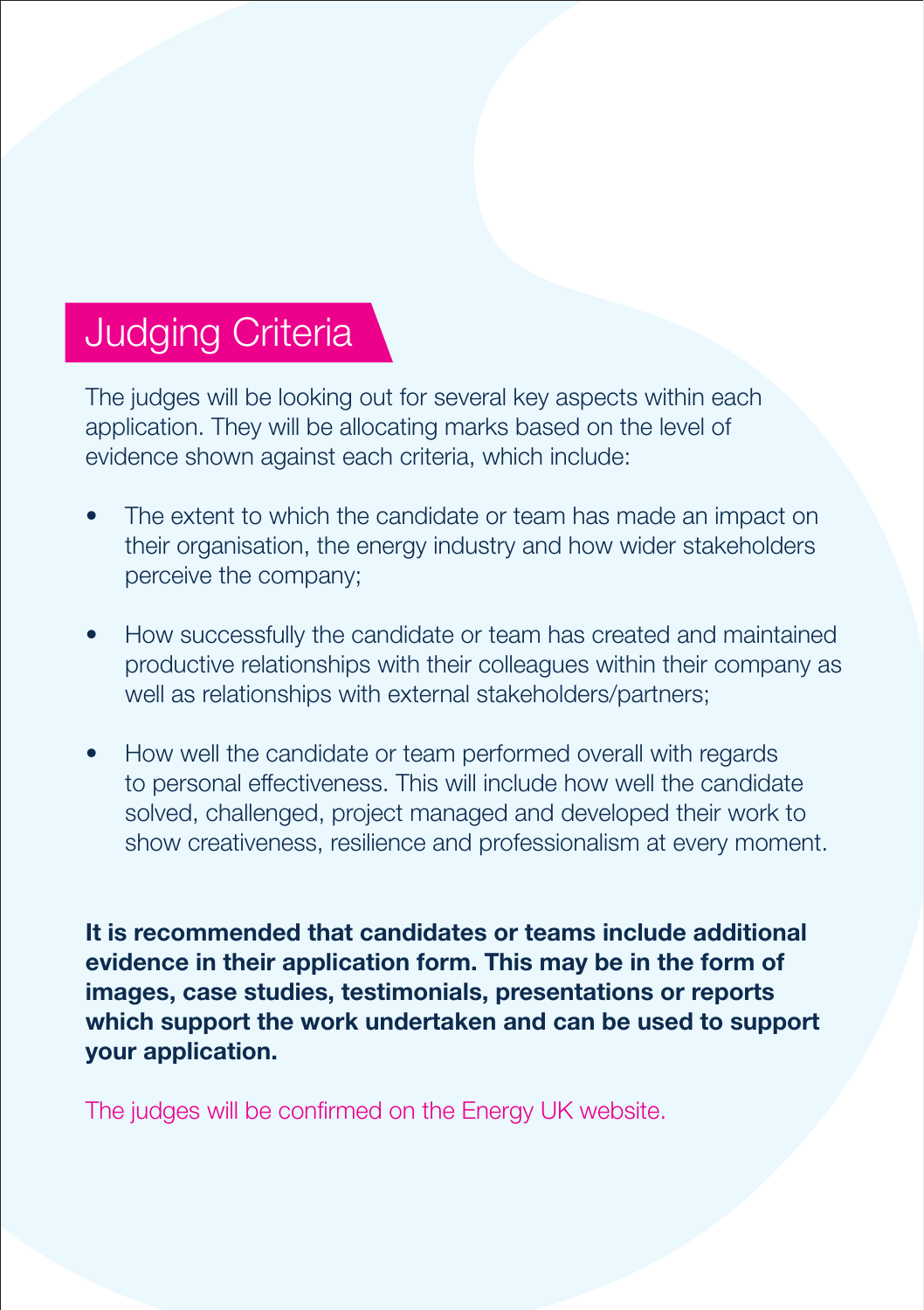## How to apply

To apply for any of the awards:

- For self-nominations [please click here](https://yepforum.typeform.com/to/BJNIcsHJ)
- If nominating someone else [please click here](https://yepforum.typeform.com/to/QQRCnjMd)

Please make efforts to anonymise your application. Avoid using your 'company name', 'he/she', 'his/her', instead please use they/their'.

You must complete all the questions. We recommend that you include supporting evidence to your application.

It is free to apply for any award.

## Award Questions

- In 100 words, tell us why the project or work you have carried out should win the award you are applying for.
- If you could describe yourself at work in one sentence, what would you say?
- In 250 words, describe a situation where you/your team were outstanding. What was the task? Please describe the situation, task, and action (please keep the organisation anonymous).
- In 100 words, overall what impact would you say your work has had on your company or university and the wider energy industry?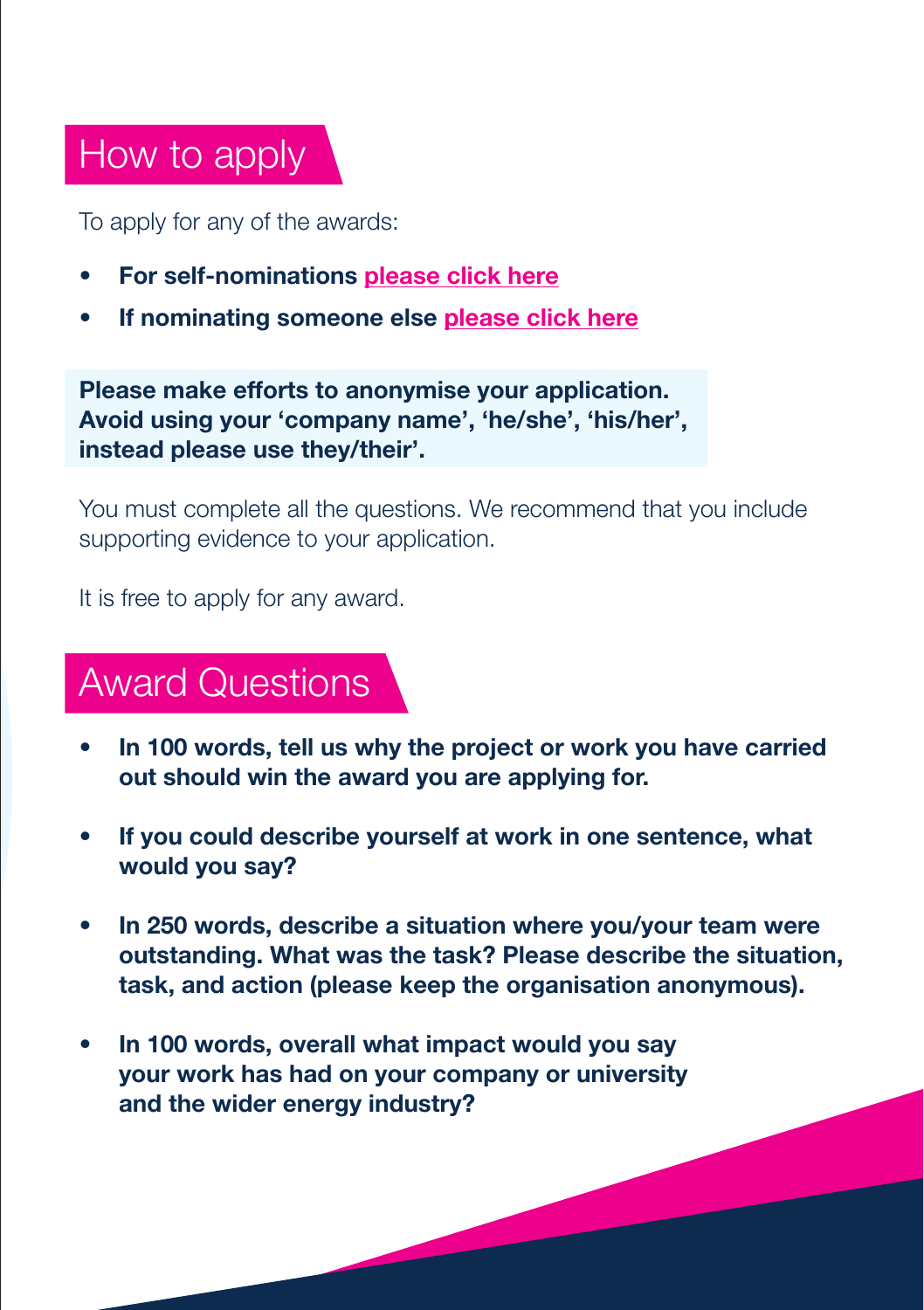### Award Categories

#### Customer Focus

This award is for the candidate who has ensured the customer is the focus of all that the company does. Has your project led to an improved offering for customers? Did you make a difference to the experience customers have with your business?

#### Diversity & Inclusion Focus

This award is for the candidate that has gone above and beyond to campaign on the need for greater diversity & inclusion in the energy sector. Did you encourage your company to recognise diversity & inclusion through setting up a dedicated initiative? Were you responsible for organising an event to promote diversity & inclusion in your company or the wider sector?

#### Rising Star

This award is for the candidate with less than two years' experience in the energy industry, who has shown promise as a talented individual in the industry or in their studies. Have you worked on a project and made an impression on your company at this early stage in your career? Have you utilised your academic experience to propose a solution to an energy challenge?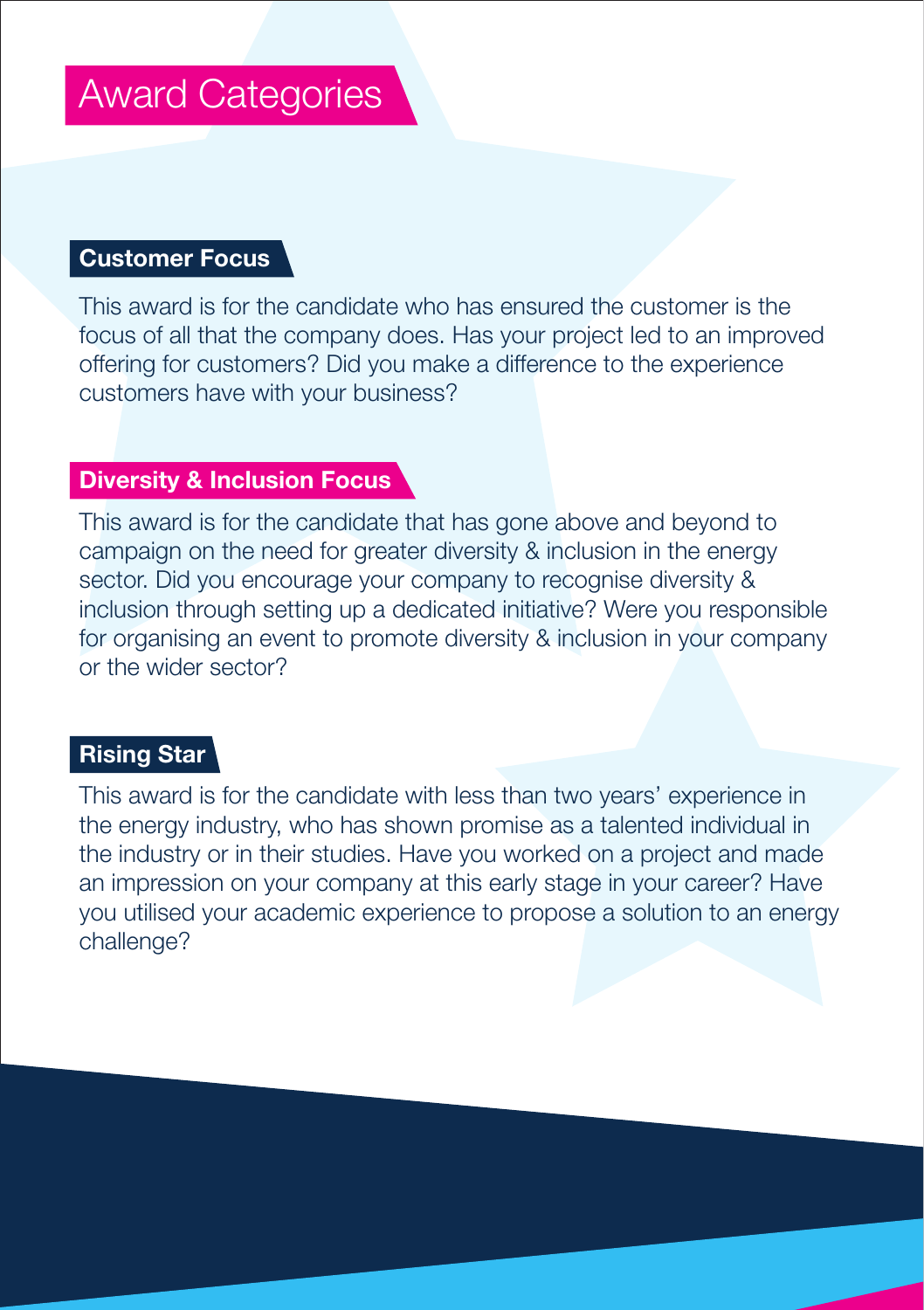#### STEM & Innovation for Net Zero Focus

This award is for the candidate who has shown particular expertise in a Science, Technology, Engineering or Mathematics based project working toward our net zero target, or a particularly innovative project which delivered a solution for their company. Did your innovative work help in the development of low carbon technology that will play a part in reaching net zero? Have you contributed to important research that has helped drive the sector forward to net zero? Have you worked on an innovative project reducing your company's carbon/ecological footprint?

#### Team of the Year (2 or more people)

This award is for a team that has achieved results in developing and implementing on the company's strategic objectives. Has your team pushed the company forward? Have you carried out a project/campaign which enhanced your company? Were you an effective team improving relationships within your company?

#### YEP of the Year

This award is for the candidate who has the potential to be a future leader within the industry as a stand out performer within your business. Are you an exceptional candidate who has made a difference to your company and the wider industry? Have you shown leadership to advance your company? Have you been part of a project which has dramatically advanced your company?